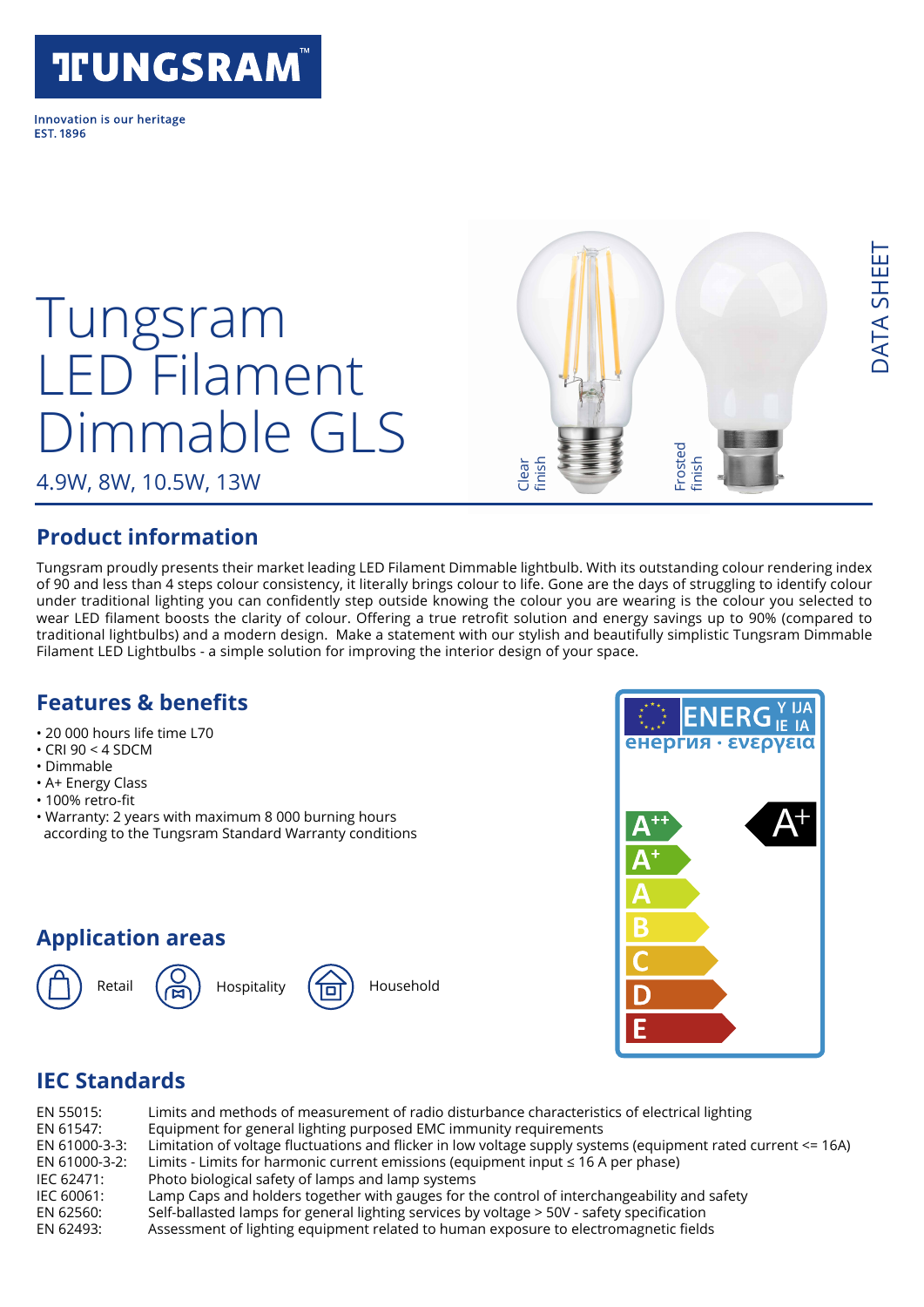## **Specification summary**

| Product<br>Code | <b>Product Code</b><br><b>Direct Shipment</b> | Product<br>Description                 | Nominal/<br>Rated<br>Power (W) | Repl. Watt<br>(W) | Cap        | CCT<br>(K) | CRI | <b>SDCM</b> | <b>Rated Life</b><br>(L70/B50<br>hours) | Nominal Nominal/ Nominal<br>Rated<br>Beam<br>Angel (°) | Rated<br>Lumens<br>(lm) | (mm) | (mm) | <b>WEC</b><br>Lenght Diameter (kwh/1000<br>h) | Pack<br>Qty |
|-----------------|-----------------------------------------------|----------------------------------------|--------------------------------|-------------------|------------|------------|-----|-------------|-----------------------------------------|--------------------------------------------------------|-------------------------|------|------|-----------------------------------------------|-------------|
| 93119378        | 93119404                                      | LED Fil Dim A60 4.9W<br>927 E27 CL TU  | 4.9                            | 40                | E27        | 2700       | 90  | $\leq 4$    | 20000                                   | 320                                                    | 470                     | 104  | 60   | 5                                             | 10          |
| 93119379        | 93119405                                      | LED Fil Dim A60 4.9W<br>927 B22 CL TU  | 4.9                            | 40                | <b>B22</b> | 2700       | 90  | < 4         | 20000                                   | 320                                                    | 470                     | 103  | 60   | 5                                             | 10          |
| 93119380        | 93119406                                      | LED Fil Dim A60 4.9W<br>927 E27 FR TU  | 4.9                            | 40                | E27        | 2700       | 90  | $\leq 4$    | 20000                                   | 320                                                    | 470                     | 104  | 60   | 5                                             | 10          |
| 93119381        | 93119407                                      | LED Fil Dim A60 4.9W<br>927 B22 FR TU  | 4.9                            | 40                | <b>B22</b> | 2700       | 90  | $\leq 4$    | 20000                                   | 320                                                    | 470                     | 103  | 60   | 5                                             | 10          |
| 93119382        | 93119408                                      | LED Fil Dim A60 8W<br>927 E27 CL TU    | 8                              | 60                | E27        | 2700       | 90  | $\leq 4$    | 20000                                   | 320                                                    | 810                     | 104  | 60   | 8                                             | 10          |
| 93119383        | 93119409                                      | LED Fil Dim A60 8W<br>927 B22 CL TU    | 8                              | 60                | <b>B22</b> | 2700       | 90  | < 4         | 20000                                   | 320                                                    | 810                     | 103  | 60   | 8                                             | 10          |
| 93119384        | 93119410                                      | LED Fil Dim A60 8W<br>927 E27 FR TU    | 8                              | 60                | E27        | 2700       | 90  | $\leq 4$    | 20000                                   | 320                                                    | 810                     | 104  | 60   | 8                                             | 10          |
| 93119385        | 93119411                                      | LED Fil Dim A60 8W<br>927 B22 FR TU    | 8                              | 60                | <b>B22</b> | 2700       | 90  | $\leq 4$    | 20000                                   | 320                                                    | 810                     | 103  | 60   | 8                                             | 10          |
| 93119396        | 93119412                                      | LED Fil Dim A60 10.5W<br>927 E27 CL TU | 10.5                           | 75                | E27        | 2700       | 90  | < 4         | 20000                                   | 320                                                    | 1055                    | 104  | 60   | 11                                            | 10          |
| 93119397        | 93119413                                      | LED Fil Dim A60 10.5W<br>927 B22 CL TU | 10.5                           | 75                | <b>B22</b> | 2700       | 90  | < 4         | 20000                                   | 320                                                    | 1055                    | 103  | 60   | 11                                            | 10          |
| 93119398        | 93119414                                      | LED Fil Dim A60 10.5W<br>927 E27 FR TU | 10.5                           | 75                | E27        | 2700       | 90  | $\leq 4$    | 20000                                   | 320                                                    | 1055                    | 104  | 60   | 11                                            | 10          |
| 93119399        | 93119415                                      | LED Fil Dim A60 10.5W<br>927 B22 FR TU | 10.5                           | 75                | <b>B22</b> | 2700       | 90  | $\leq 4$    | 20000                                   | 320                                                    | 1055                    | 103  | 60   | 11                                            | 10          |
| 93119400        | 93119416                                      | LED Fil Dim A60 13W<br>927 E27 CL TU   | 13                             | 100               | E27        | 2700       | 90  | < 4         | 20000                                   | 320                                                    | 1521                    | 104  | 60   | 13                                            | 10          |
| 93119401        | 93119417                                      | LED Fil Dim A60 13W<br>927 B22 CL TU   | 13                             | 100               | <b>B22</b> | 2700       | 90  | $\leq 4$    | 20000                                   | 320                                                    | 1521                    | 103  | 60   | 13                                            | 10          |
| 93119402        | 93119418                                      | LED Fil Dim A66 13W<br>927 E27 FR TU   | 13                             | 100               | E27        | 2700       | 90  | $\leq 4$    | 20000                                   | 320                                                    | 1521                    | 120  | 66   | 13                                            | 10          |
| 93119403        | 93119419                                      | LED Fil Dim A66 13W<br>927 B22 FR TU   | 13                             | 100               | <b>B22</b> | 2700       | 90  | $\leq 4$    | 20000                                   | 320                                                    | 1521                    | 119  | 66   | 13                                            | 10          |

#### **Operation and maintenance**

- Store and use the lamps the same way as traditional lamps.
- Check your fixtures are properly wired and don't deliver voltage spike to lamps causing overheating/failure.
- Lamps should be kept free from contamination.
- Do not use the lamp if the bulb is broken.
- Good condition of the lamp-holder contacts is important to ensure proper operation of lamp.
- Ensure lamp is cool before removing.
- Switch off mains supply before installing/removing lamp.
- Dimmable.
- Not for use in totally enclosed recessed fixtures.
- LED Filament Dimmable GLS 4.9W, 8W, 10.5W, 13W lamps are dimmable on most leading and trailing edge dimmers, for more information please check our website www.tungsram.com/dimming-led.

#### **Recommended operation temperature**

Ambient temperature range -20°C to 40°C.



#### **Common attributes**

- Voltage 220-240V 50/60Hz
- $\cdot$  CRI $>90$
- Life Time 20 000 Hours L70
- Beam angle 320°
- Switching cycles 30 000
- Warm up time: Instant on
- Power factor: >0.7
- Ambient temperature range -20° C to +40°C.
- Color consistency < 4 SDCM

#### **Packaging image**